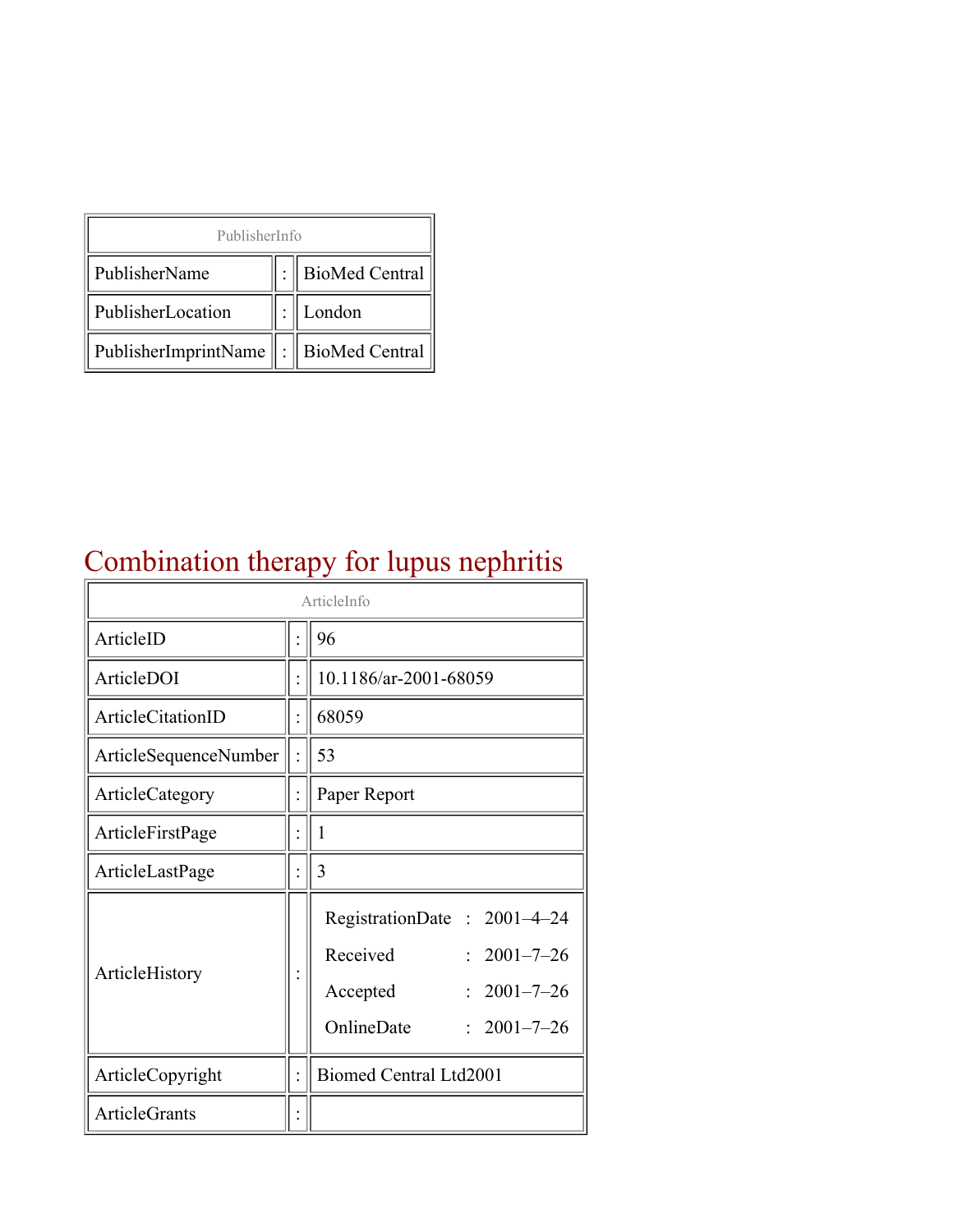ArticleContext : 130753311

#### Anne Barton, Aff1

Aff1 University of Menchester, UK

#### Keywords

CTLA4, cyclophosphamide, nephritis, SLE, treatment

#### Context

The efficacy of using cyclophosphamide (CTX) to slow progression of lupus nephritis was first demonstrated in the B/W mouse model of the disease. Subsequent studies showed CTX to be beneficial in humans with lupus nephritis. CTX is an alkylating agent that damages DNA repair mechanisms. Cytotoxic T lymphocyte associated antigen (CTLA)4 is a co-stimulatory protein required for T cell activation. Previous work has shown that administration of CTLA4-Ig prevents the progression of lupus nephritis and improves survival in B/W mice. The current study investigated the possibility that administration of CTX and CTLA4-Ig together may have beneficial effects on the course of lupus nephritis in B/W mice over and above the effect of either agent alone.

## Significant findings

In mice with severe and in mice with mild nephritis, CTLA4-Ig was as effective as CTX for the treatment of lupus nephritis. However, administration of a combination of CTX and CTLA4-Ig improved the level of proteinuria and survival compared to animals treated with either agent alone. Following cessation of treatment, there was progression of renal disease and mortality in all treatment groups although survival was greater in the group treated with combination therapy. CTX caused a significant decline in the number of B cells whilst CTLA4-Ig administration increased the number of  $CD4<sup>+</sup>$  T cells, suggesting that the two agents modulate different pathways in the pathogenesis of lupus nephritis. This may explain the synergistic benefit of combining the two agents.

#### Comments